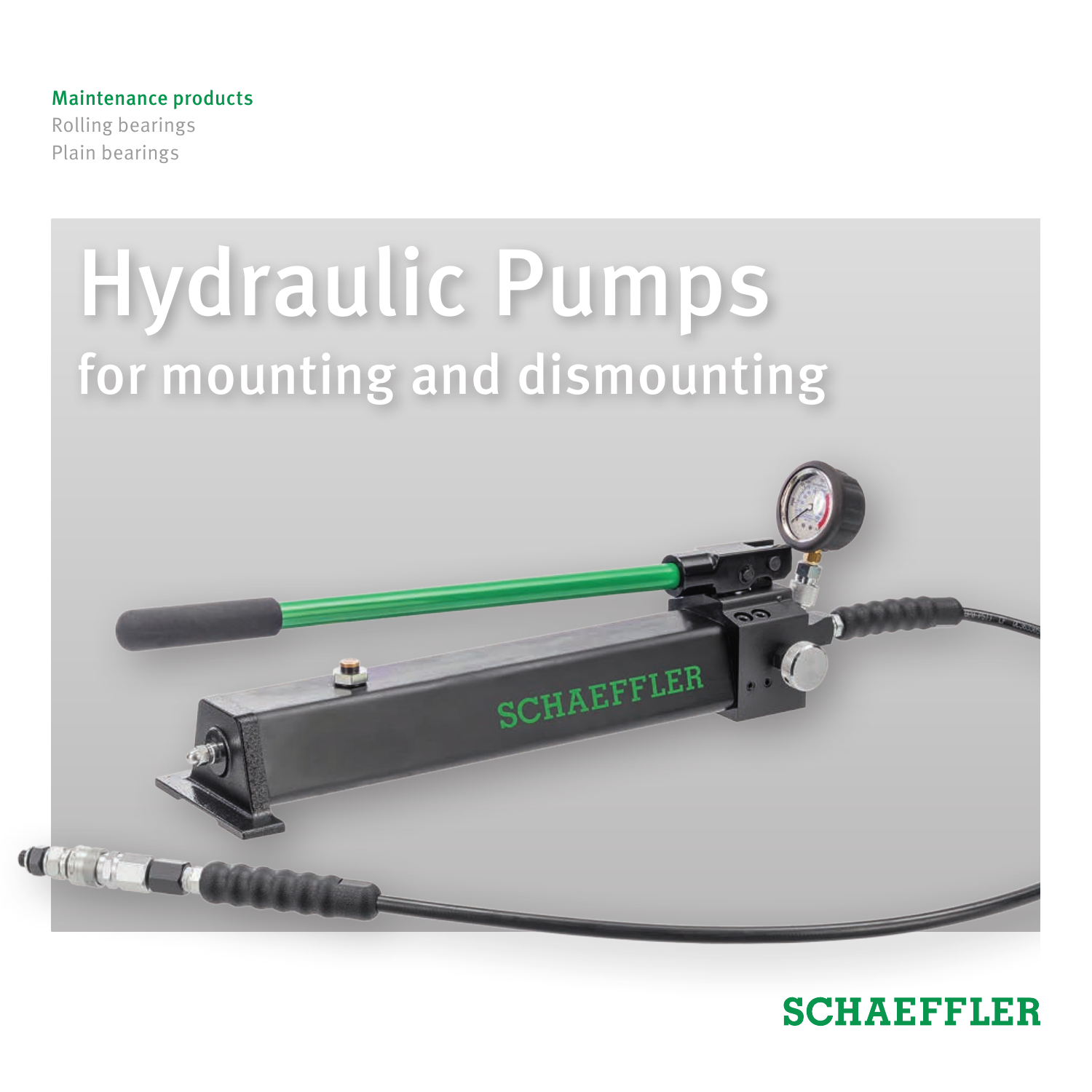## **Hydraulic pumps for mounting and dismounting** MAINTENANCE PRODUCTS MAINTENANCE PRODUCTS

## **Product characteristics**

- Work can be done comfortably with minimal force expenditure
- Risk of damage to rolling bearings is reduced
- Allows precise positioning of rolling bearings
- Oil can easily be refilled
- A wide range of accessories is available
- New design







• Mounting and dismounting of rolling bearings

• Mounting and dismounting of components such as couplings, gears, gearboxes,

with tapered bores

and ships' propellers

## **Applications Available types**



|                                     | <b>PUMP700-2L</b>                                                            | PUMP1000-2,2L                                      | <b>PUMP1000-5L-AIR</b>                | PUMP4000-1.6L                                    |
|-------------------------------------|------------------------------------------------------------------------------|----------------------------------------------------|---------------------------------------|--------------------------------------------------|
| Max. oil pressure<br>(bar)          | 700                                                                          | 1,000                                              | 1,000                                 | 4.000                                            |
| Max. interference fit<br>$(N/mm^2)$ | 35                                                                           | 50                                                 | 50                                    | 200                                              |
| Oil tank (l)                        | $\mathfrak{D}$                                                               | 2.2                                                | 5                                     | 1.6                                              |
| Application                         | For mounting with hydraulic nuts                                             |                                                    |                                       | For mounting<br>in high-pressure<br>applications |
| Advantages                          | Good price-<br>performance<br>ratio for occasional tions and continu-<br>use | Ideally suited to<br>different applica-<br>ous use | Comfort version<br>for hands-free use | Special<br>easy-to-use<br>pump                   |

Detailed information can be found in the TPI 195 technical product information